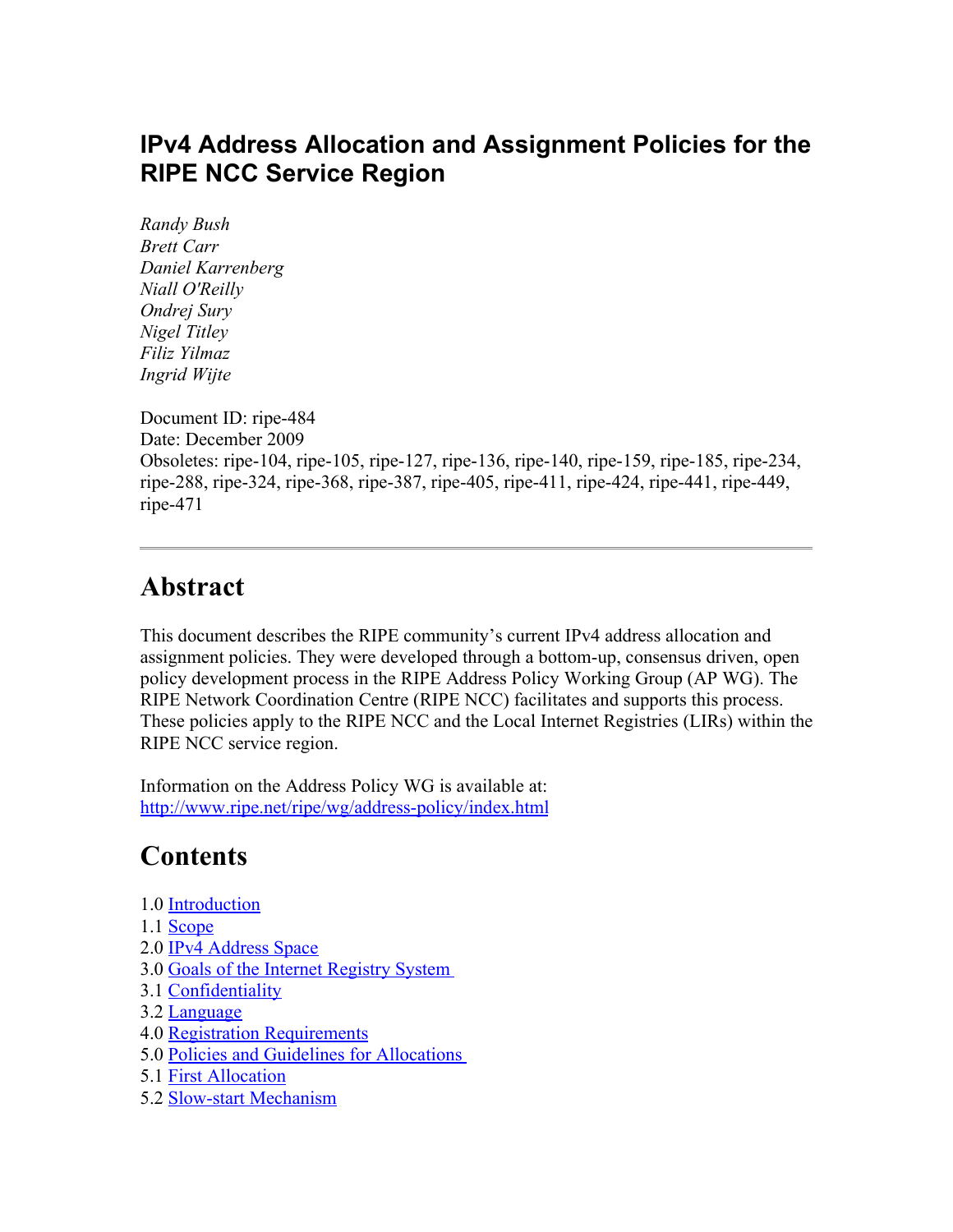- 5.3 [Additional Allocations](#page-4-2)
- 5.4 [Sub-allocations](#page-4-1)
- 5.5 [Transfers of Allocations](#page-6-1)
- 6.0 [Policies and Guidelines for Assignments](#page-6-0)
- 6.1 [Documentation for Assignments](#page-7-1)
- 6.2 [Network Infrastructure and End User Networks](#page-7-0)
- 6.3 [Utilisation Rates](#page-8-3)
- 6.4 [Reservations Not Supported](#page-8-2)
- 6.5 [Administrative Ease](#page-8-1)
- 6.6 [Validity of an Assignment](#page-8-0)
- 6.7 [Efficiency](#page-9-2)
- 6.8 [Renumbering](#page-9-1)
- 6.9 [Anycasting TLD and Tier 0/1 ENUM Nameservers](#page-9-0)
- 7.0 [Assignment Window](#page-10-0)
- 8.0 [Assignments for Internetworking Experiments](#page-11-0)
- 9.0 [PA vs. PI Address Space](#page-12-0)
- 10.0 [Record Keeping](#page-14-0)
- 11.0 [LIR Audit](#page-15-1)
- 12.0 [Closing an LIR by the RIPE NCC](#page-15-0)

# <span id="page-1-2"></span>**1.0 Introduction**

The RIPE NCC is an independent association and serves as one of five Regional Internet Registries (RIRs). Its service region incorporates Europe, the Middle East, and Central Asia. The RIPE NCC is responsible for the allocation and assignment of Internet Protocol (IP) address space, Autonomous System Numbers (ASNs) and the management of reverse domain names within this region. The distribution of IP space follows the hierarchical scheme described in the document ["Internet Registry System"](http://www.ripe.net/info/resource-admin/rir-system.html).

#### <span id="page-1-1"></span>**1.1 Scope**

This document describes the policies for the responsible management of globally unique IPv4 Internet address space in the RIPE NCC service region. The policies documented here apply to all IPv4 address space allocated and assigned by the RIPE NCC. These policies must be implemented by all RIPE NCC member LIRs.

This document does not describe policies related to AS Numbers, IPv6, Multicast, or private address space. Nor does it describe address distribution policies used by other RIRs. The RIPE community's policies for ASN assignment and IPv6 are published in the RIPE Document Store at:

<http://www.ripe.net/ripe/docs/internet-registries.html#policy>

## <span id="page-1-0"></span>**2.0 IPv4 Address Space**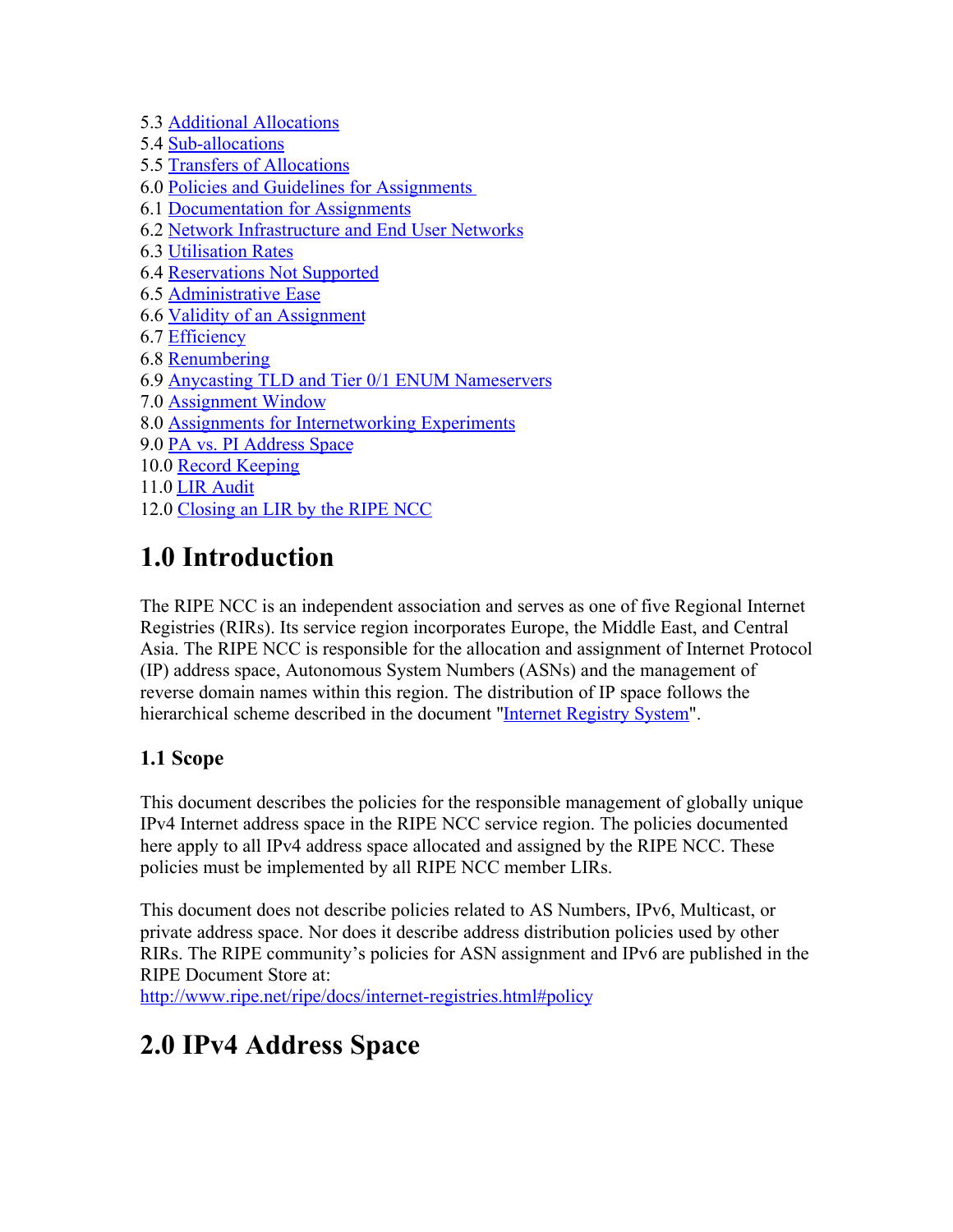For the purposes of this document, IP addresses are 32-bit binary numbers used as addresses in the IPv4 protocol. There are three main types of IPv4 addresses:

- 1 Public IP addresses are assigned to be globally unique according to the goals described in Section 3 of this document.
- 2 Some address ranges are set aside for the operation of private IP networks. Anyone may use these addresses in their private networks without registration or co-ordination. Hosts using these addresses cannot directly be reached from the Internet. Such connectivity is enabled by using the technique known as Network Address Translation (NAT). Private addresses restrict a network so that its hosts only have partial Internet connectivity. Where full Internet connectivity is needed, unique, public addresses should be used.

For a detailed description of "Address Allocation for Private Internets" and the actual ranges of addresses set aside for that purpose, please refer to RFC1918 found at:<ftp://ftp.ripe.net/rfc/rfc1918.txt>

For information on the "Architectural Implications of NAT", please refer to RFC2993, found at:<ftp://ftp.ripe.net/rfc/rfc2993.txt>

3 Some address ranges are reserved for special use purposes. These are described in RFC3330 and are beyond the scope of this document. RFC3330 can be found at: <ftp://ftp.ripe.net/rfc/rfc3330.txt>

## <span id="page-2-1"></span>**3.0 Goals of the Internet Registry System**

Public IPv4 address assignments should be made with the following goals in mind:

- 1. Uniqueness: Each public IPv4 address worldwide must be unique. This is an absolute requirement guaranteeing that every host on the Internet can be uniquely identified.
- 2. Aggregation: Distributing IPv4 addresses in an hierarchical manner permits the aggregation of routing information. This helps to ensure proper operation of Internet routing.
- 3. Conservation: Public IPv4 address space must be fairly distributed to the End Users operating networks. To maximise the lifetime of the public IPv4 address space, addresses must be distributed according to need, and stockpiling must be prevented.
- 4. Registration: The provision of a public registry documenting address space allocations and assignments must exist. This is necessary to ensure uniqueness and to provide information for Internet troubleshooting at all levels.

#### <span id="page-2-0"></span>**3.1 Confidentiality**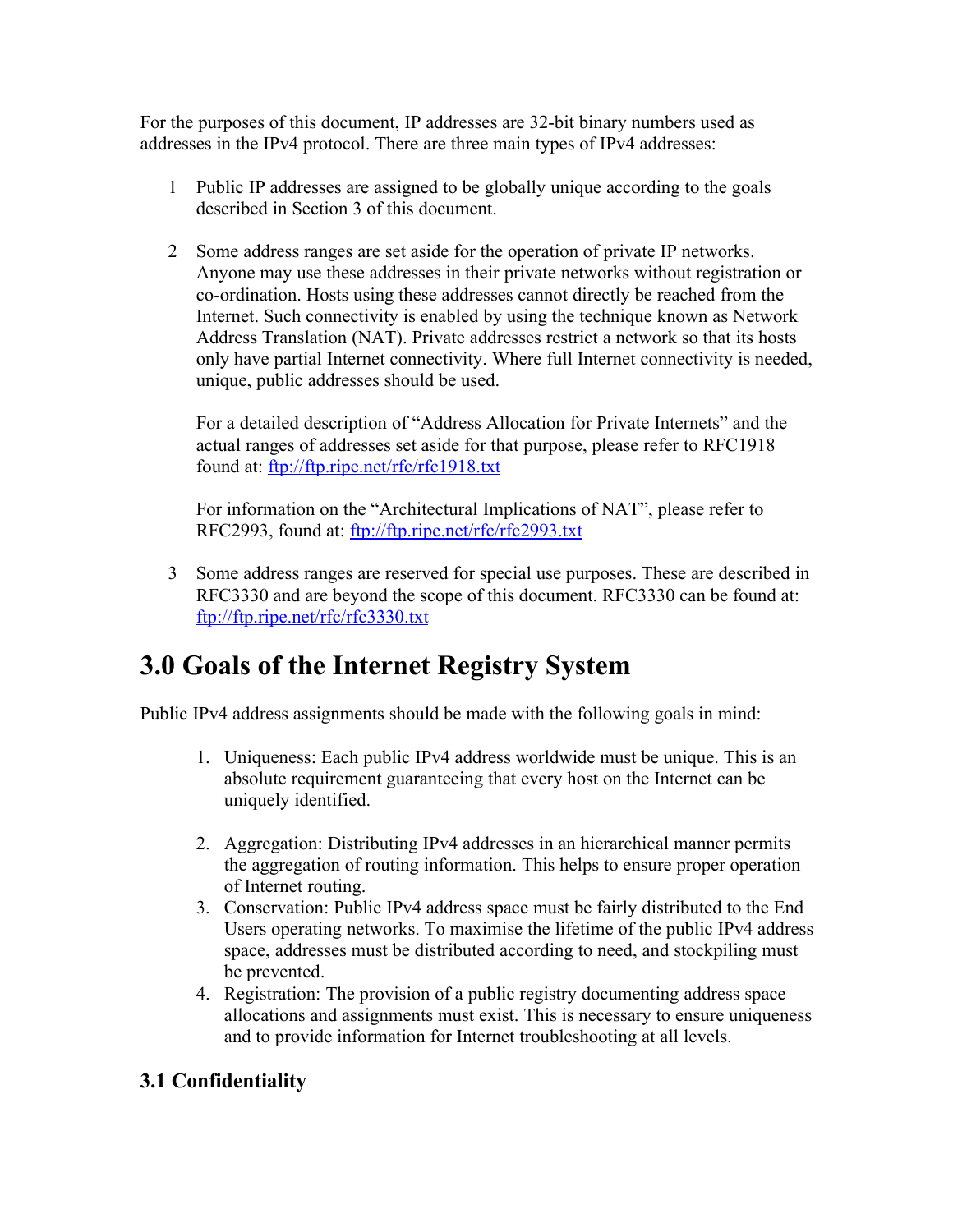Internet Registries (IRs) have a duty of confidentiality to their registrants. Information passed to an IR must be securely stored and should not be distributed wider than necessary within the IR. When necessary, the information may be passed to a higher-level IR under the same conditions of confidentiality.

#### <span id="page-3-3"></span>**3.2 Language**

Please note that all communication with the RIPE NCC must be in English.

### <span id="page-3-2"></span>**4.0 Registration Requirements**

All assignments and allocations must be registered in the RIPE Database. This is necessary to ensure uniqueness and to support network operations.

Only allocations and assignments registered in the RIPE Database are considered valid. Registration of objects in the database is the final step in making an allocation or assignment. Registration data (range, contact information, status etc.) must be correct at all times (i.e. they have to be maintained).

## <span id="page-3-1"></span>**5.0 Policies and Guidelines for Allocations**

An allocation is a block of IPv4 addresses from which assignments are taken.

The RIPE NCC allocates enough address space to LIRs to meet their needs for a period of up to 12 months.

Starting on 1 July 2010, a gradual reduction in the allocation period will be applied as follows:

As of 1 July 2010, the RIPE NCC will start allocating enough address space to LIRs to meet their needs for a period of up to nine months.

As of 1 January 2011, the RIPE NCC will start allocating enough address space to LIRs to meet their needs for a period of up to six months.

All LIRs receiving address space from the RIPE NCC must adopt a set of policies that are consistent with the policies formulated by the RIPE community and described in this document.

#### <span id="page-3-0"></span>**5.1 First Allocation**

The RIPE NCC's minimum allocation size is /21.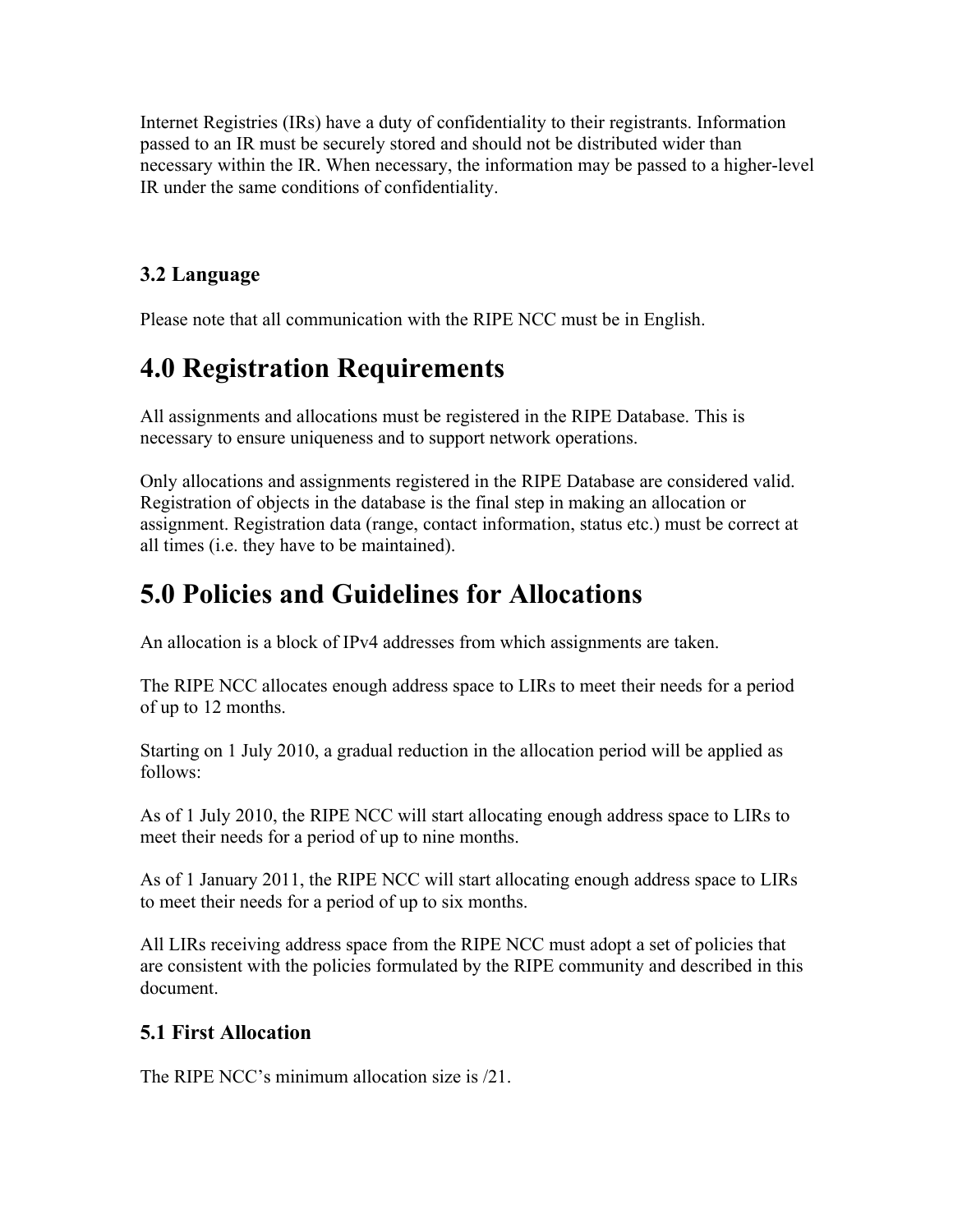Details of how to join the RIPE NCC can be found in the RIPE Document ["Procedure for](http://www.ripe.net/membership/new-members/index.html) [Becoming a Member of the RIPE NCC"](http://www.ripe.net/membership/new-members/index.html)

Members can receive an initial IPv4 allocation when they have demonstrated a need for IPv4 address space.

#### <span id="page-4-0"></span>**5.2 Slow-start Mechanism**

The slow-start mechanism was put into place to ensure a consistent and fair policy for all LIRs with respect to allocations.

Address space is allocated to LIRs at the rate that the addresses are sub-allocated and assigned by the LIRs. An allocation larger than the minimum size can be made if a need is demonstrated. The size of future allocations is based on the usage rate of previous allocation(s).

#### <span id="page-4-2"></span>**5.3 Additional Allocations**

An LIR may receive an additional allocation when about eighty percent (80%) of all the address space currently allocated to it is used in valid assignments or sub-allocations. A new allocation can be made if a single assignment or sub-allocation requires a larger set of addresses than can be satisfied with the address space currently held by the LIR.

Reservations are not considered valid assignments or sub-allocations. It may be useful for internal aggregation to keep some address space free for future growth in addition to the actual assignment. However, the LIR must be aware that these internal reservations are not counted as valid usage. The space must be sub-allocated or assigned before the LIR can request another allocation.

To obtain a new allocation, an LIR should submit a request to the RIPE NCC using the "IPv4 Additional Allocation Request Form" available from the RIPE Document Store at: <http://www.ripe.net/ripe/docs/add-allocation.html>

Additional address space will only be allocated after the information supplied with the request has been verified and a new allocation deemed necessary.

The RIPE NCC will do its best to allocate contiguous address space in order to support aggregation. This cannot be guaranteed as it depends on factors outside the RIPE NCC's influence (e.g. the number of new LIRs and the time needed to utilise the allocation).

#### <span id="page-4-1"></span>**5.4 Sub-allocations**

Sub-allocations are intended to aid the goal of routing aggregation and can only be made from allocations with a status of "ALLOCATED PA". LIRs holding "ALLOCATED PI" or "ALLOCATED UNSPECIFIED" allocations may be able to convert them to PA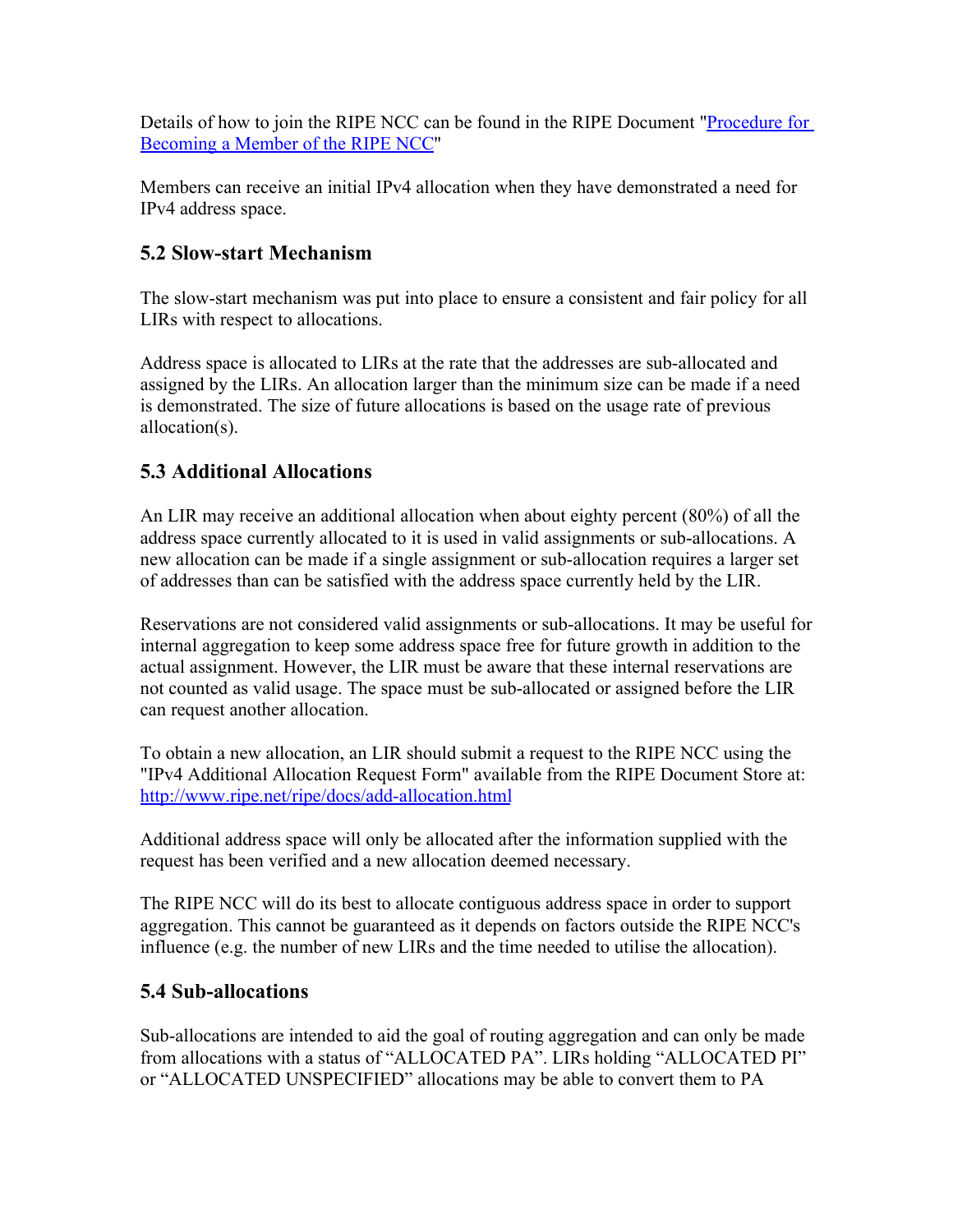allocations if there are no ASSIGNED PI networks within it. The meanings of the various "status:" attribute values are described in Section 9.0.

LIRs wishing to convert their allocations to PA status should contact the RIPE NCC by email at <u>lir-help@ripe.net</u>.

The minimum size of a sub-allocation is /24. This is the smallest prefix length that can be reverse delegated and allows for a reasonable number of small assignments to be made by a downstream network operator.

An LIR may sub-allocate up to an IPv4 /20 (4096 addresses) to a downstream network operator every twelve months.

LIRs may make sub-allocations to multiple downstream network operators.

However, downstream network operators may receive sub-allocations totalling more than a /20 from more than one LIR.

The LIR is contractually responsible for ensuring the address space allocated to it is used in accordance with the RIPE community's policies. It is recommended that LIRs have contracts requiring downstream network operators to follow the RIPE community's policies when those operators have sub-allocations.

The RIPE NCC considers sub-allocated space as "used" when evaluating requests from the LIR for an additional IPv4 allocation. LIRs are still required to demonstrate about 80% usage for all their allocations. Where an LIR has made many sub-allocations with little assigned within them, the RIPE NCC will ask the LIR to justify the reasons for the sub-allocations.

LIRs should note that evaluating a request for an allocation is different from evaluating a request for an assignment. With assignments, the evaluator can see the network plans for a single organisation. With allocations, the evaluator is often presented with sales and marketing plans. The addressing requirements of individual organisations cannot be examined.

It is recommended that LIRs make use of a slow-start mechanism when making a suballocation for a downstream network operator. There are two main advantages to this: the LIR can ensure that the address space it sub-allocates is used efficiently; also the LIR can determine the ability of the downstream organisation to operate within the policies set by the RIPE community.

Sub-allocations form part of an LIR's aggregatable address space. As such, an LIR may want to ensure that the address space is not retained by a downstream network if the downstream network operator ceases to receive connectivity from the LIR's network. LIRs not wishing to lose address space in this way are responsible for ensuring that the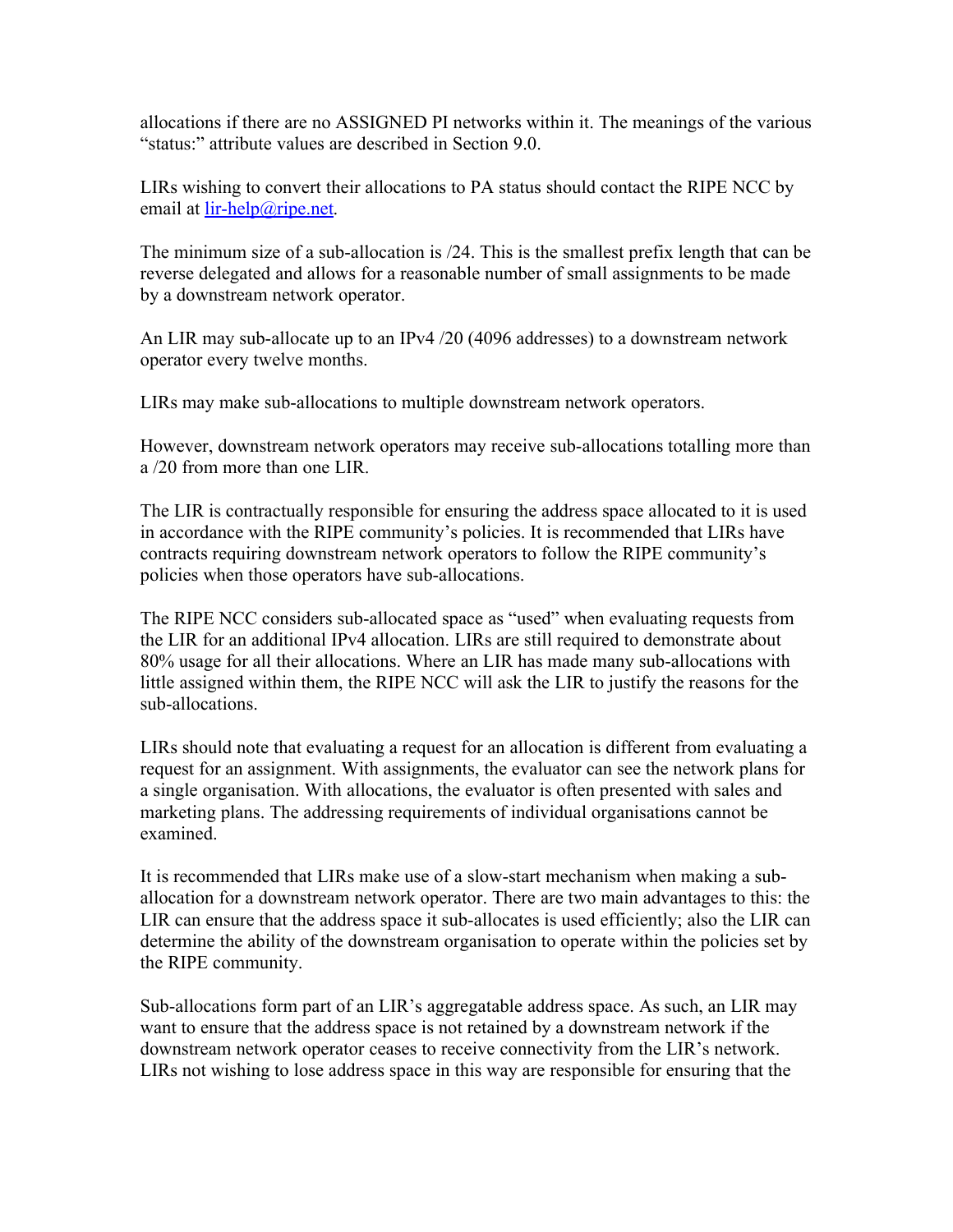status of the sub-allocation is clear in any contracts between the LIR and the downstream network operator.

#### <span id="page-6-1"></span>**5.5 Transfers of Allocations**

Any LIR is allowed to re-allocate complete or partial blocks of IPv4 address space that were previously allocated to them by either the RIPE NCC or the IANA. Such address space must not contain any block that is assigned to an End User.

Address space may only be re-allocated to another LIR that is also a member of the RIPE NCC. The block that is to be re-allocated must not be smaller than the minimum allocation block size at the time of re-allocation. An LIR may only receive a transferred allocation after their need is evaluated and approved by the RIPE NCC, following the policies set for receiving further allocations within RIPE region (see the Section 5.3 Additional Allocations of this document).

Re-allocation must be reflected in the RIPE Database. This re-allocation may be on either a permanent or non-permanent basis.

LIRs that receive a re-allocation from another LIR cannot re-allocate complete or partial blocks of the same address space to another LIR within 24 months of receiving the reallocation.

The RIPE NCC will record the change of allocation after the transfer. Please note that the LIR always remains responsible for the entire allocation it receives from the RIPE NCC until the transfer of address space to another LIR is completed or the address space is returned. The LIR must ensure that all policies are applied.

Re-allocated blocks will be signed to establish the current allocation owner.

Re-allocated blocks are no different from the allocations made directly by the RIPE NCC and so they must be used by the receiving LIR according to the policies described in this document.

### <span id="page-6-0"></span>**6.0 Policies and Guidelines for Assignments**

Conservation and aggregation are often conflicting goals. When the Internet Registry System goals are in conflict with the interests of individual End Users or service providers, careful analysis and judgement is necessary to find an appropriate compromise. The rules and guidelines in this document are intended to help LIRs and End Users in their search for equitable compromises.

The End Users must be assigned with enough address space to meet their needs for a period of up to 12 months.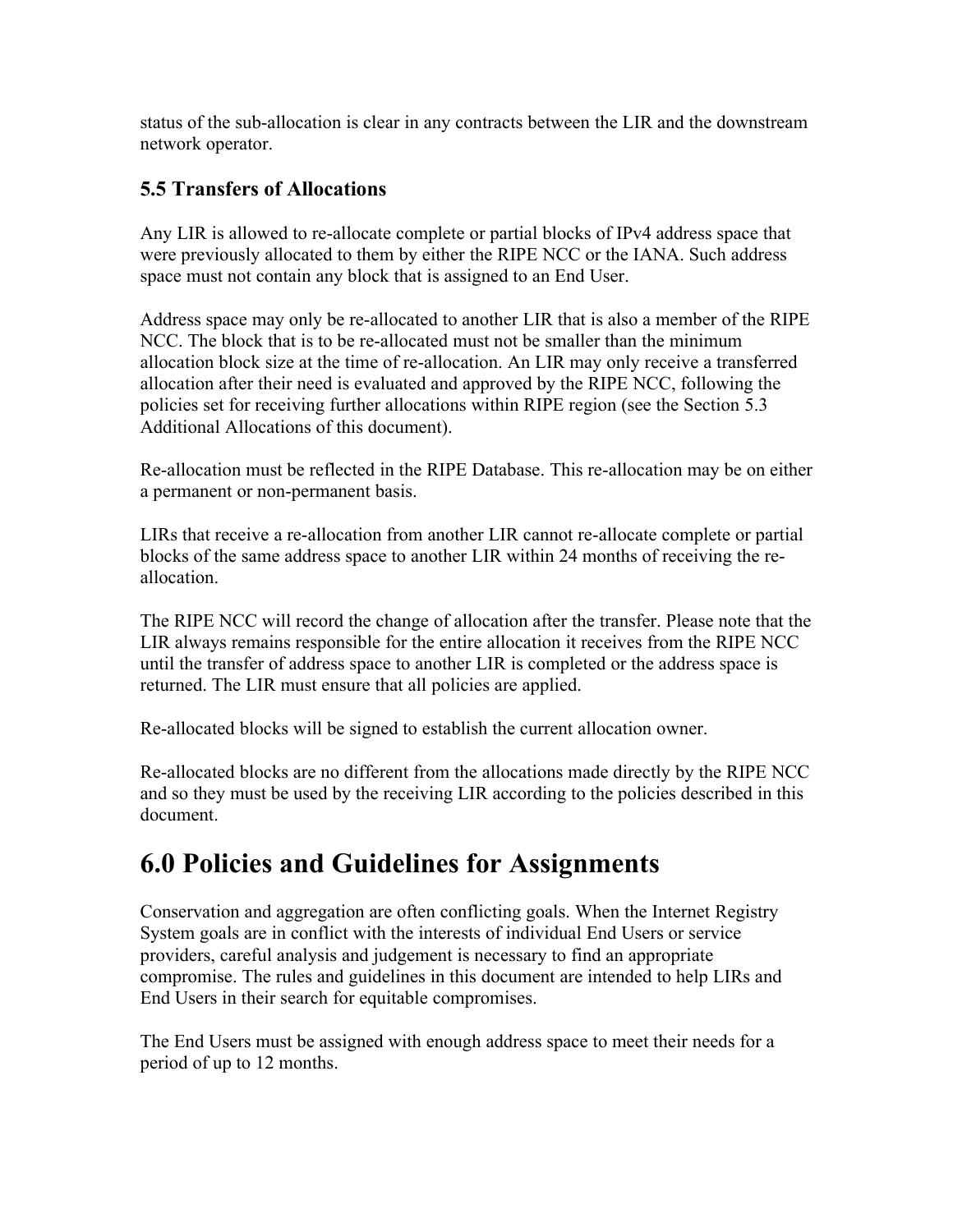Starting on 1 July 2010, a gradual reduction in the assignment period will be applied as follows:

As of 1 July 2010, the RIPE NCC or the LIRs will start assigning enough address space to End Users to meet their needs for a period of up to nine months.

As of 1 January 2011, the RIPE NCC or the LIRs will start assigning enough address space to End Users to meet their needs for a period of up to six months.

As of 1 July 2011, the RIPE NCC or the LIRs will start assigning enough address space to End Users to meet their needs for a period of up to three months.

Please note that LIRs must request approval from the RIPE NCC for assignments that are larger than the LIR's AW (Section 7.0). LIRs are always welcome to approach the RIPE NCC for a second opinion on requests even if they fall within the LIR's AW.

#### <span id="page-7-1"></span>**6.1 Documentation for Assignments**

In order to determine the address space requirements for a network, relevant information must be gathered. The details needed for justification of each End User organisation's assignments include the addressing requirements, network infrastructure and future plans. The current address space usage of the organisation should also be determined to ensure that an existing assignment is not duplicated.

This information is essential in making the appropriate assignment decisions. Balancing the overall goals of the Internet Registry System (Section 3.0) with the requirements of the network in question is needed for every network. The level of detail is dependent on the complexity of the network. The LIR must ensure that the necessary information is complete before making an assignment.

The RIPE NCC provides forms for gathering the required information. The information requested in the forms must be collected by the LIR. LIRs may use these forms for their customers' requests or develop their own forms. Local forms can be used if they record all the required data. This is very important when an LIR makes assignments using its AW.

If a request needs to be approved by the RIPE NCC or if information is required in the event of an audit, the information must be submitted on the version of the request form in place at the time of the assignment. The current versions of all request forms can be found at:

<http://www.ripe.net/ripe/docs/internet-registries.html#request>

#### <span id="page-7-0"></span>**6.2 Network Infrastructure and End User Networks**

IP addresses used solely for the connection of an End User to a service provider (e.g. point-to-point links) are considered part of the service provider's infrastructure. These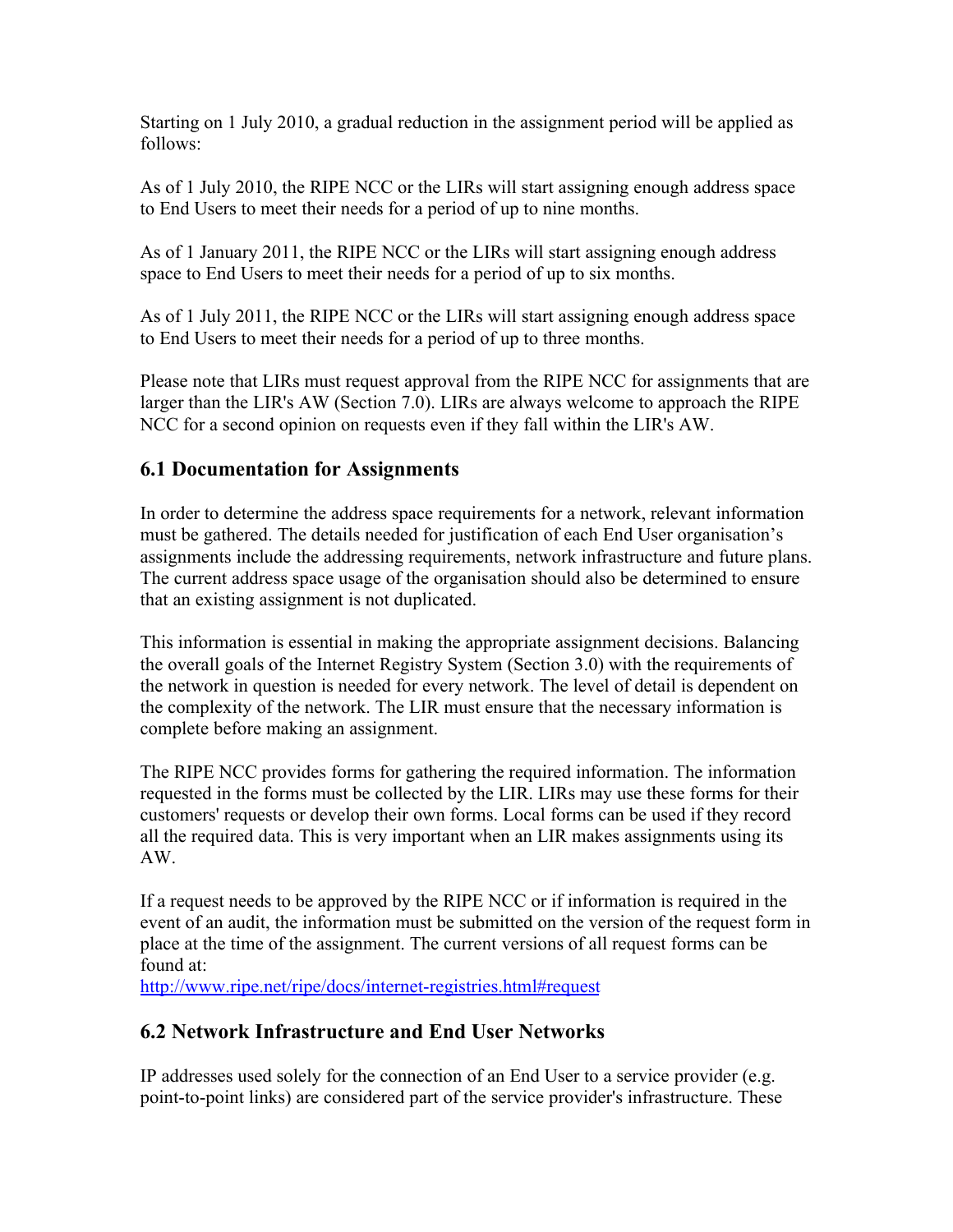addresses do not have to be registered with the End User's contact details but can be registered as part of the service provider's internal infrastructure. When an End User has a network using public address space this must be registered separately with the contact details of the End User. Where the End User is an individual rather than an organisation, the contact information of the service provider may be substituted for the End Users.

An explanation of how to register objects in the database can be found in the "RIPE Database User Manual: Getting Started" found at: <http://www.ripe.net/ripe/docs/db-start.html>

#### <span id="page-8-3"></span>**6.3 Utilisation Rates**

<span id="page-8-2"></span>The utilisation rate of an assignment must be such that at least 50% of the total space shall have been utilised halfway through the assignment period applied at the time of the assignment.

Assignments may only be based on realistic expectations recorded in the documentation.

#### **6.4 Reservations Not Supported**

End Users are not permitted to reserve address space based on long-term plans. This violates the goal of conservation and fragments the address space when initial forecasts are not met. Evaluation of IP address space requests must be based on a demonstrated need. Unused, or inefficiently used address space assigned in the past should be used to meet the current request, or returned. Once an organisation has used its assigned address space, it can request additional address space based on an updated estimate of growth in its network.

#### <span id="page-8-1"></span>**6.5 Administrative Ease**

The current rate of consumption of the remaining unassigned IPv4 address space does not permit the assignment of addresses for administrative ease. Examples of this include, but are not limited to, ease of billing administration and network management.

#### <span id="page-8-0"></span>**6.6 Validity of an Assignment**

All assignments are valid as long as the original criteria on which the assignment was based are still valid and the assignment is properly registered in the RIPE Database. If an assignment is made for a specific purpose and that purpose no longer exists, the assignment is no longer valid. If an assignment is based on information that turns out to be invalid, the assignment is no longer valid.

For these reasons it is important that LIRs make sure that assignments approved by the RIPE NCC are properly registered in the database. The **inetnum** object or objects for approved assignments must use the netname(s) approved by the RIPE NCC and not be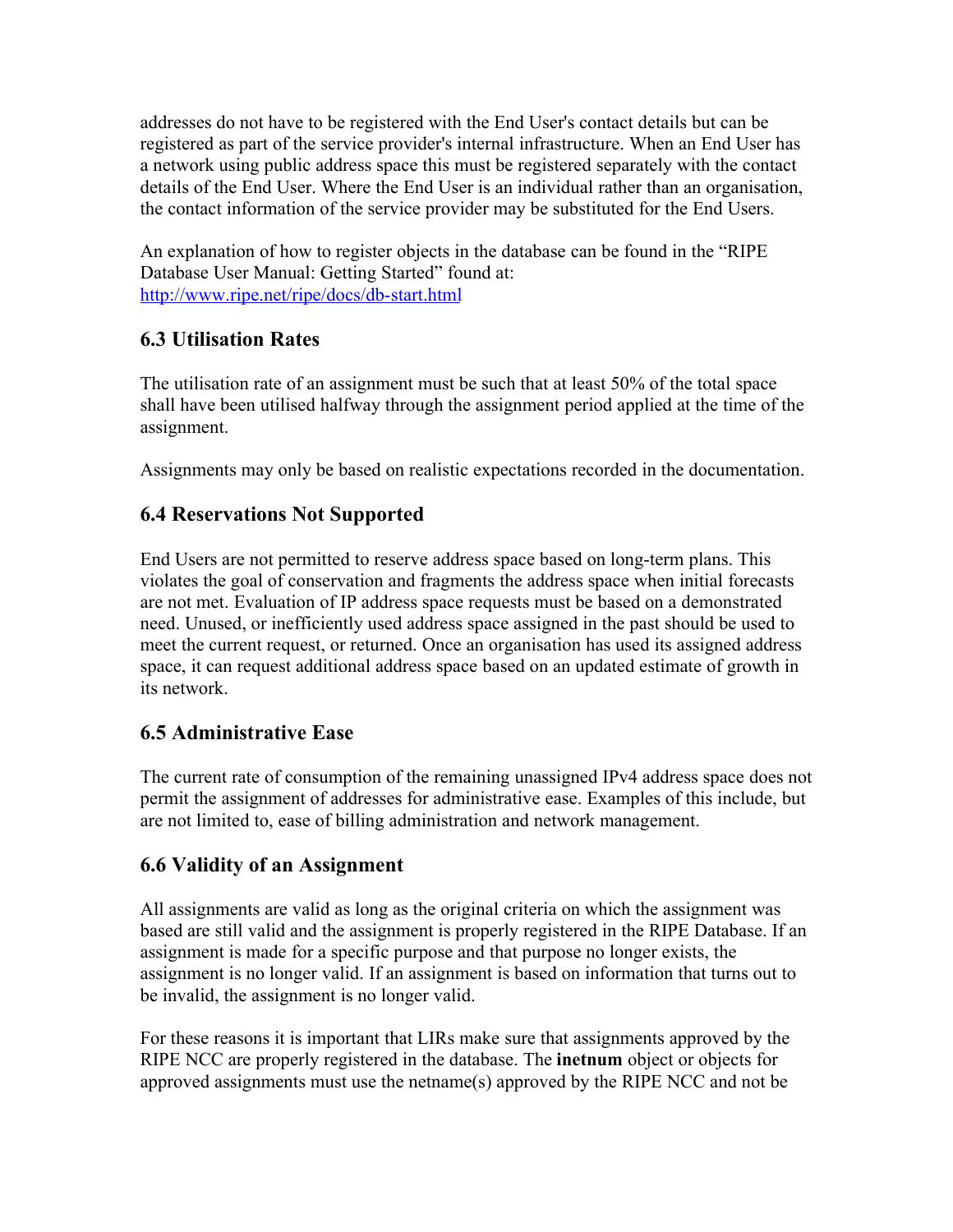larger than the approved size. Additionally, the date in the first "changed:" attribute must not be earlier than the date of the approval message from the RIPE NCC.

The RIPE NCC reviews assignments made by LIRs when evaluating requests for additional allocations (see 5.3). It also runs consistency checks as part of the auditing activity requested by the community as described in the RIPE document "RIPE NCC Audit Activity" found at:

<http://www.ripe.net/ripe/docs/audit.html>

#### <span id="page-9-2"></span>**6.7 Efficiency**

Where large amounts of address space are assigned for a purpose that is often satisfied with smaller amounts (e.g. transient connections or virtual server hosting), the RIPE NCC may verify the existing usage before approving additional assignments.

#### <span id="page-9-1"></span>**6.8 Renumbering**

In general, addresses can be replaced on a one-to-one basis. Valid assignments can be replaced with the same number of addresses if the original assignment criteria are still met. The addresses to be replaced must still be in use. End Users are required to submit a new request if more than half the original assignment is not in use. When the renumbering request exceeds the new LIR's AW (see Section 7.0) the request needs to be sent to the RIPE NCC for approval.

The RIPE community generally accepts that a period of three months is enough time to migrate a network to new address space. Where the End User wants to keep both assignments for more than three months, an agreement should be obtained from the RIPE NCC for the proposed time frame.

Once a network has been renumbered, the old assignment must be removed from the RIPE Database.

#### <span id="page-9-0"></span>**6.9 Anycasting TLD and Tier 0/1 ENUM Nameservers**

The organisations applicable under this policy are TLD managers, as recorded in the IANA's Root Zone Database and ENUM administrators, as assigned by the ITU. The organisation may receive up to four /24 prefixes per TLD and four /24 prefixes per ENUM. These prefixes must be used for the sole purpose of anycasting authoritative DNS servers for the stated TLD/ENUM, as described in BCP126/RFC4786 (**<http://www.ietf.org/rfc/rfc4786.txt>**).

Assignments for authoritative TLD or ENUM Tier 0/1 DNS lookup services are subject to the policies described in the RIPE Document entitled "**[Contractual Requirements](http://www.ripe.net/ripe/docs/contract-req.html) [for Provider Independent Resource Holders in the RIPE NCC Service](http://www.ripe.net/ripe/docs/contract-req.html) [Region](http://www.ripe.net/ripe/docs/contract-req.html)**".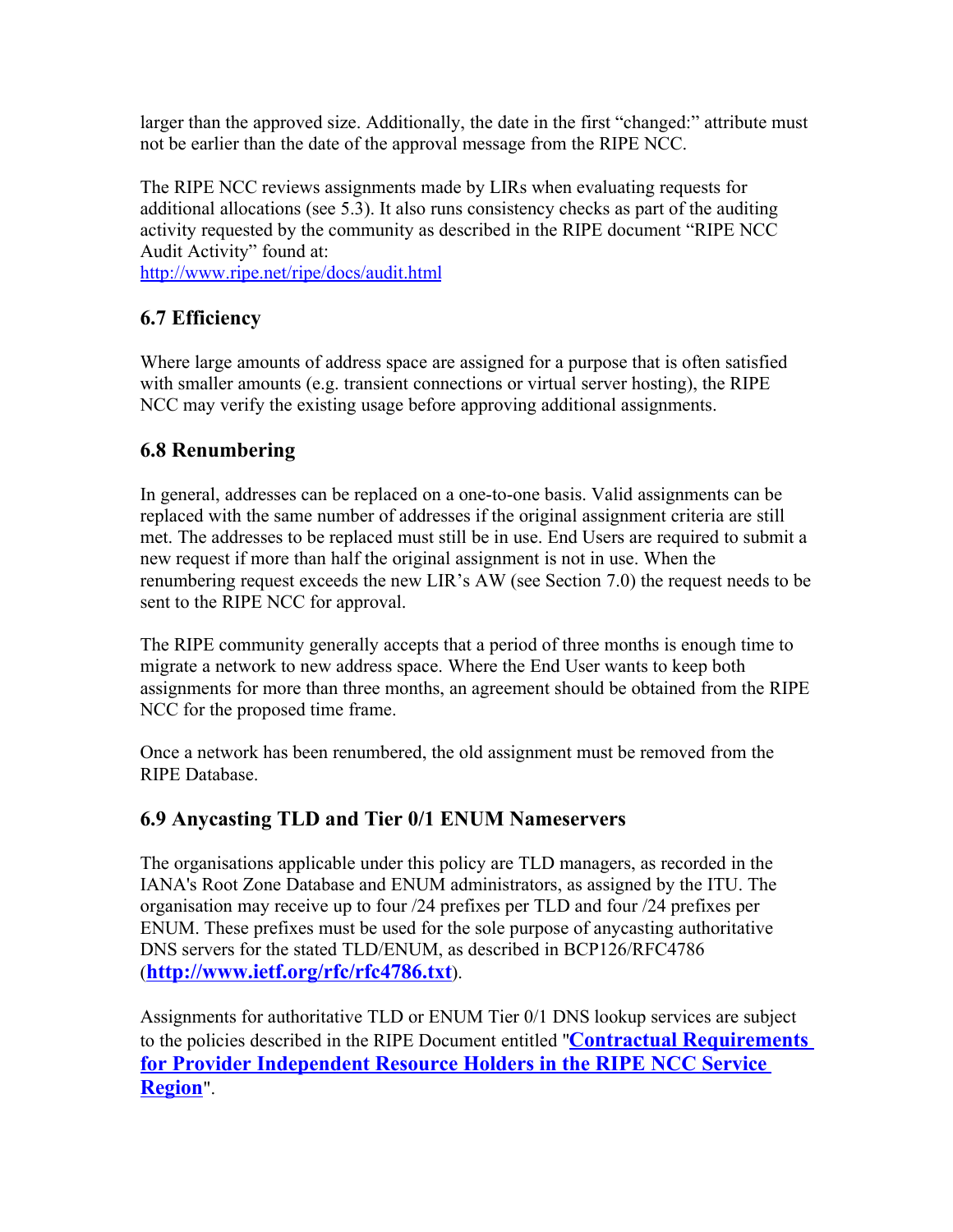Anycasting assignments are registered with a status of 'ASSIGNED ANYCAST' in the RIPE Database and must be returned to the RIPE NCC if not in use for authoritative TLD or ENUM Tier 0/1 DNS lookup services via anycast any longer.

## <span id="page-10-0"></span>**7.0 Assignment Window**

An AW refers to the maximum number of addresses that can be assigned by the LIR without prior approval from the RIPE NCC, either to their own network or to an End User's network. The size of the AW is expressed in CIDR notation.

The AW policy was developed to achieve various levels of support based on the level of experience of the LIR. The RIPE NCC may review assignments made with the LIR's AW to ensure that the LIR is assigning address space according to the RIPE community's policies. This is important to assure the fair distribution of address space and to meet the goals of aggregation, conservation and registration. Documentation for assignments made with an AW need to contain the same information as in a completed request form found at:

<http://www.ripe.net/ripe/docs/internet-registries.html#request>

All new LIRs start with an AW of zero (0). Their AW will automatically be set to a /21 (2048 addresses) six months after receiving their first allocation. This means that all new LIRs need to request approval before making each assignment until their AW has been raised.

The AW is applied differently depending on whether the assignment is for an End User or for the LIR's infrastructure.

There is no constraint on how often the LIR uses its AW for its own infrastructure. These assignments may not exceed the LIR's AW. This means that an LIR with a /25 AW can make numerous individual /25 assignments to its own network infrastructure without having to send each request to the RIPE NCC. However, where a single assignment would exceed a /25 the LIR would need to request approval for that assignment from the RIPE NCC.

LIRs must specify which assignments to their own infrastructure have used the AW. Such assignments must have a "remarks:" attribute with the value <INFRA-AW> in the inetnum object registered in the RIPE Database. It is important that a separate "remarks:" attribute is used solely for this purpose.

An AW can be applied to an End User network once per 12-month period. This means an LIR or a downstream network operator as the user of a sub-allocation can make more than one assignment to an End User in any 12-month period but the total amount of address space cannot be larger than the LIR's AW. An LIR's AW is refreshed on the anniversary of an assignment. When an LIR has made several assignments to an organisation over the period of a year their AW for that organisation will be fully restored on the anniversary of the last assignment.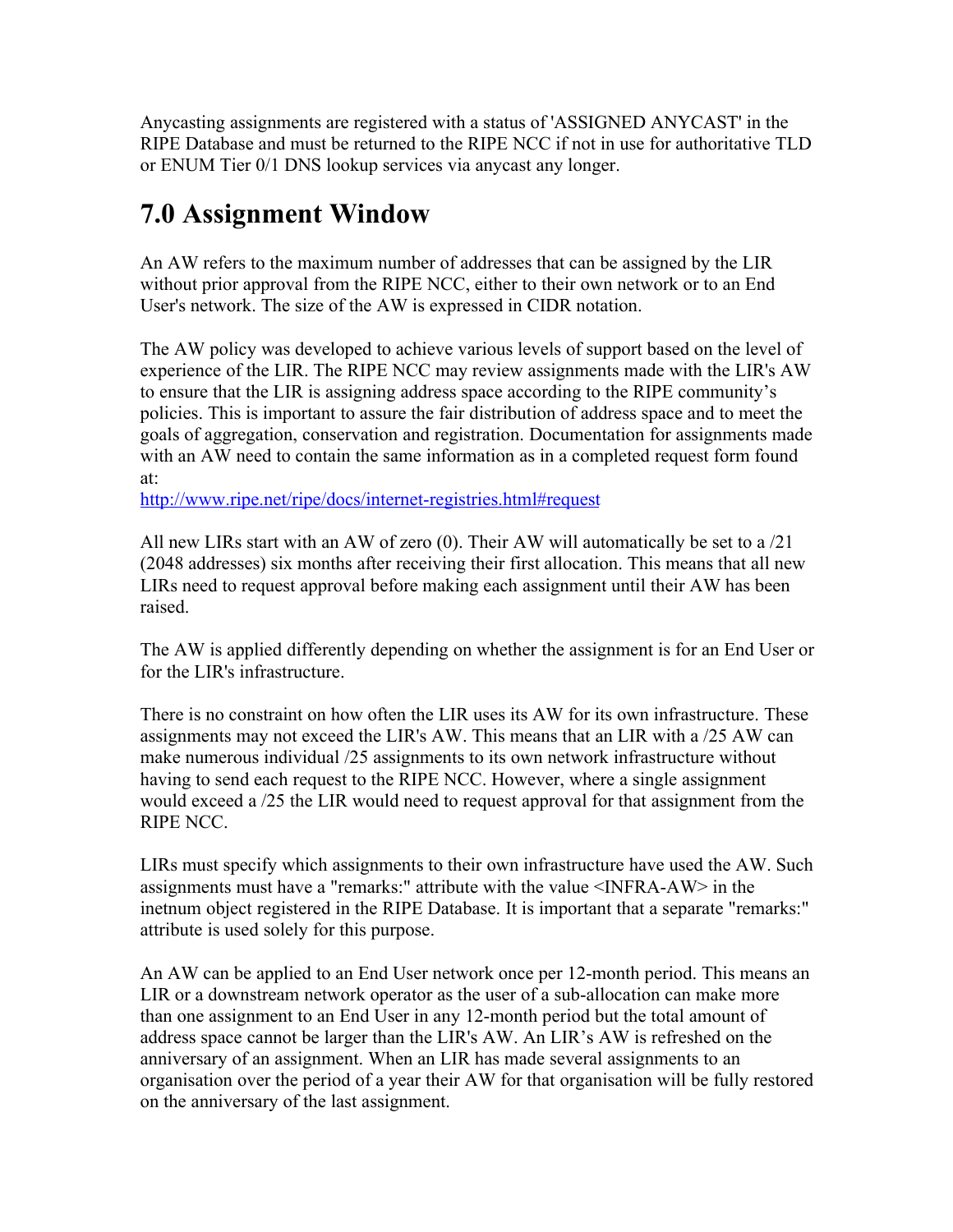The LIR may only assign additional addresses to the same End User after approval from the RIPE NCC.

AWs are regularly reviewed by RIPE NCC staff. LIRs may approach theRIPE NCC for an evaluation of their AW six months after receiving theirfirst allocation and at any time after that. Please note that LIRs are always welcome to approach the RIPE NCC for a second opinion on requests even if they fall within the LIR's AW.

As the proficiency of the LIR contacts increases, the size of their AW may be raised. This is determined based on:

- correctly completed documentation presented to the RIPE NCC
- good judgment shown in the evaluation of address space requests
- past assignments have been properly registered

An established LIR is responsible for training its new LIR contacts to handle address space assignments according to the policies described in this document and their procedures. Less experienced LIR contacts may make errors both in judgment and procedure. If errors happen repeatedly, the AW of the LIR may be decreased to prevent the LIR from making invalid assignments. The AW may again be increased based on the criteria stated above.

The AW may also be lowered after or during an audit if invalid assignments are noted.

## <span id="page-11-0"></span>**8.0 Assignments for Internetworking Experiments**

Organisations often require deployment tests for new Internet services and technologies. These require numbering resources for the duration of the test. The policy goal of resource conservation is of reduced importance when resources are issued on a temporary basis.

An organisation receiving numbering resources must document the experiment. This may be in the form of a current IETF Experimental RFC [\(http://www.ietf.org/rfc/rfc2026.txt](http://www.ietf.org/rfc/rfc2026.txt)) Sec. 4.2.1) or an "experiment proposal" detailing the resources required and the activities to be carried out.

The assignment size will be equal to the existing minimum allocation size on the date the request is received. Where the experiment requires a variation to this rule it should be noted in the resource request.

The experiment proposal must be made public (e.g. published on website), upon registration of the resources by the RIPE NCC. Following the conclusion of the experiment the results must be published free of charge and free from disclosure constraints.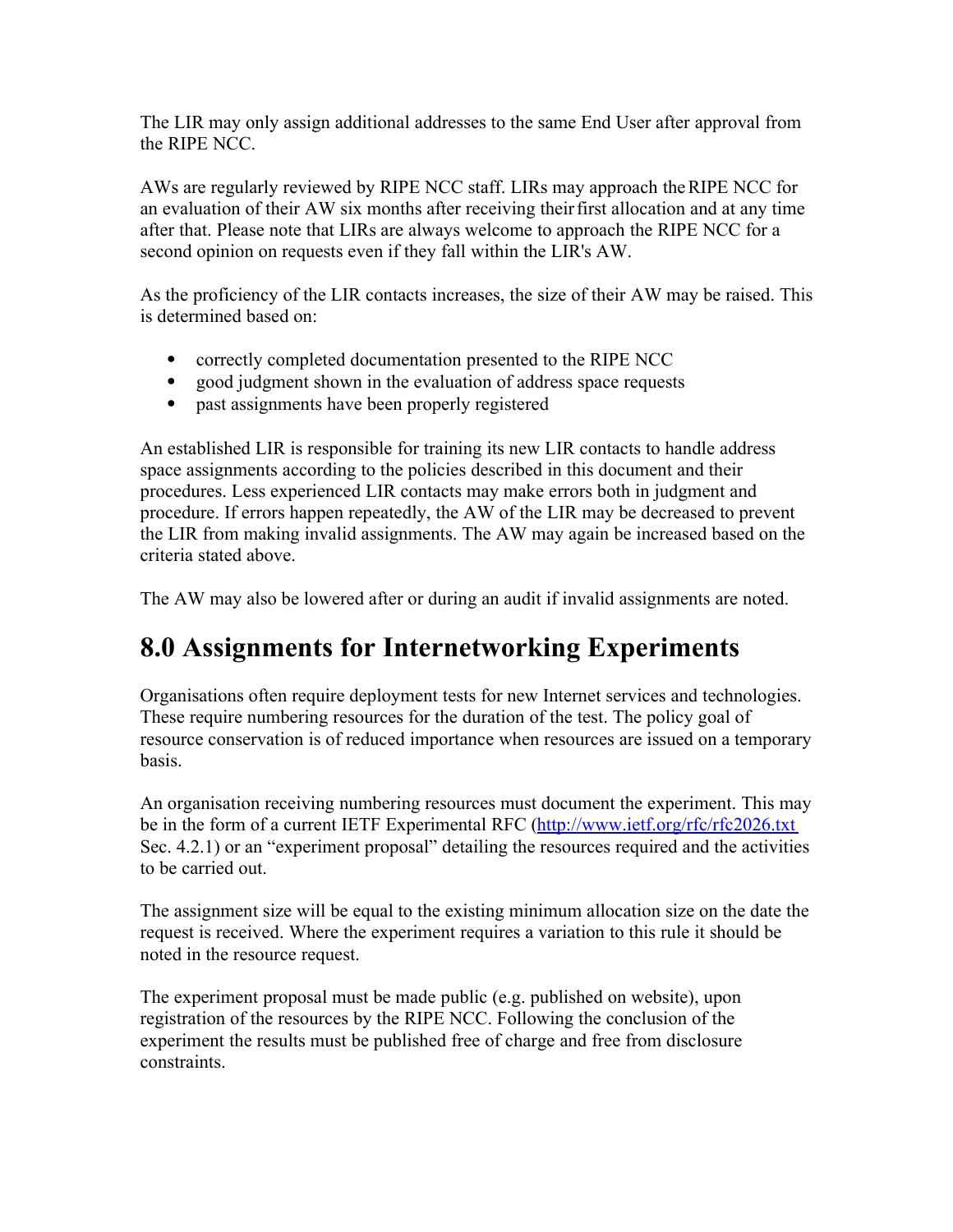Resources issued must not be used for commercial purposes during or following the conclusion of the experiment.

The resources will be issued on a temporary basis for a period of one year. Renewal of the resource's registration is possible on receipt of a new request that details continuation of the experiment during the extended period.

The RIPE NCC will register the resources issued in the RIPE Database.

The request must be made by an LIR using the appropriate request form. Details of the experiment should be noted in the form found at: <http://www.ripe.net/ripe/docs/internet-registries.html#request>

## <span id="page-12-0"></span>**9.0 PA vs. PI Address Space**

LIRs are allocated PA address space. They sub-allocate and assign this to downstream networks. If a downstream network or End User changes its service provider, the address space assigned or sub-allocated by the previous service provider must be returned and the network renumbered.

In contrast, Provider Independent (PI) address space is assigned to End Users directly from the address pools managed directly by the RIPE NCC. PI space cannot be reassigned or further assigned to other parties. PI address space can only remain assigned to a network as long as the criteria for the original assignment are maintained. Additionally, all new PI address space assignments are subject to the policies described in the RIPE NCC document entitled ["Contractual Requirements for Provider Independent](http://www.ripe.net/ripe/docs/contract-req.html) [Resources Holders in the RIPE NCC Service Region"](http://www.ripe.net/ripe/docs/contract-req.html).

As PI addresses are not assigned from LIR-allocated PA address blocks, they cannot be aggregated on the public Internet. Consequently, they are expensive to route, and therefore may not be globally routable. The use of PA address space should always be recommended.

LIRs must make it clear to End Users which type of address space is assigned. Clear contractual arrangements are recommended and are mandatory for PA space.

In the past, some LIRs assigned address space that was de facto aggregated but not formally PA because there were no clear contractual arrangements for termination of the assignment. LIRs must ask leaving customers to voluntarily release this address space upon termination of service. Where possible, LIRs should work to make contractual arrangements to convert PI addresses into PA addresses.

#### **End Users requesting PA space should be given this or a similar warning:**

*Assignment of this IP space is valid as long as the criteria for the original assignment are met and only for the duration of the service agreement between yourself and us. We*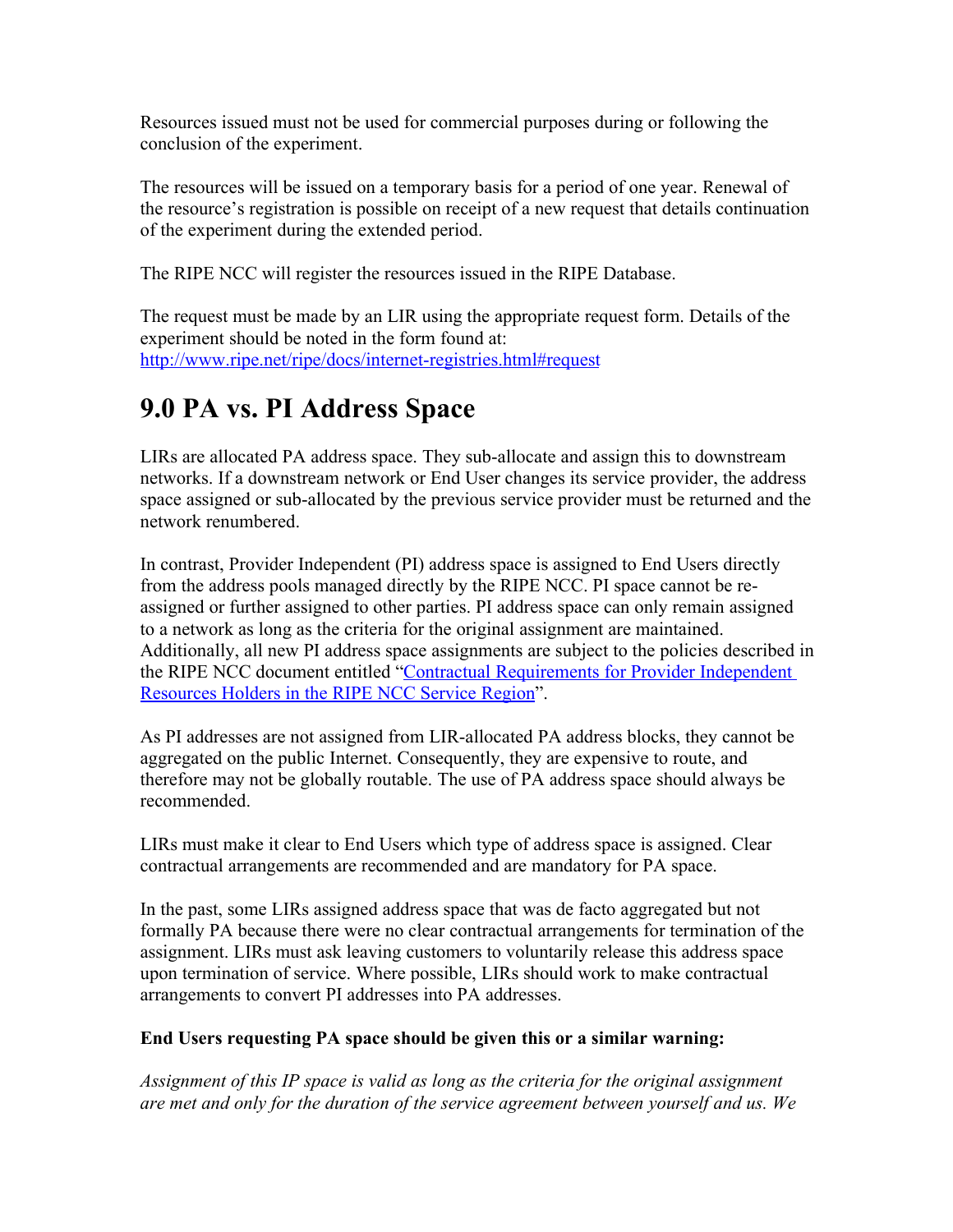*have the right to reassign the address space to another user upon termination of this agreement or an agreed period thereafter. This means that you will have to re-configure the addresses of all equipment using this IP space if you continue to require global uniqueness of those addresses.* 

#### **End Users requesting PI space should be given this or a similar warning:**

*Assignment of this IP space is valid as long as the criteria for the original assignment are still met and is also subject to the policies described in the RIPE NCC document entitled "*[Contractual Requirements for Provider Independent Resources Holders in the](http://www.ripe.net/ripe/docs/contract-req.html) [RIPE NCC Service Region](http://www.ripe.net/ripe/docs/contract-req.html)*".* 

Assignment of address space does NOT imply that this address space will be ROUTABLE ON ANY PART OF THE INTERNET. It is expected that users will have to pay a premium for actual routing of PI addresses as opposed to PA addresses. It may eventually become impossible to get relatively small amounts of PI space routed on most of the Internet. We strongly suggest you contact any prospective service provider for information about issues related to service when using PI addresses.

LIRs will register the type of any assigned address space using the "status:" attribute of the **inetnum** object in the RIPE Database. The possible values of this attribute are:

- ALLOCATED PA: This address space has been allocated to an LIR and no assignments or sub-allocations made from it are portable. Assignments and suballocations cannot be kept when moving to another provider.
- ALLOCATED PI: This address space has been allocated to an LIR or RIR and all assignments made from it are portable. Assignments can be kept as long as the criteria for the original assignment are met. Sub-allocations cannot be made from this type of address space.
- ALLOCATED UNSPECIFIED: This address space has been allocated to an LIR or RIR. Assignments may be PA or PI. This status is intended to document past allocations where assignments of both types exist. It is avoided for new allocations. Sub-allocations cannot be made from this type of address space.
- SUB-ALLOCATED PA: This address space has been sub-allocated by an LIR to a downstream network operator that will make assignments from it. All assignments made from it are PA. They cannot be kept when moving to a service provided by another provider.
- LIR-PARTITIONED PA: This allows an LIR to document distribution and delegate management of allocated space within their organisation. Address space with a status of LIR-PARTITIONED is not considered used. When the addresses are used, a more specific **inetnum** should be registered.
- LIR-PARTITIONED PI: This allows an LIR to document distribution and delegate management of allocated space within their organisation. Address space with a status of LIR-PARTITIONED is not considered used. When the addresses are used, a more specific **inetnum** should be registered.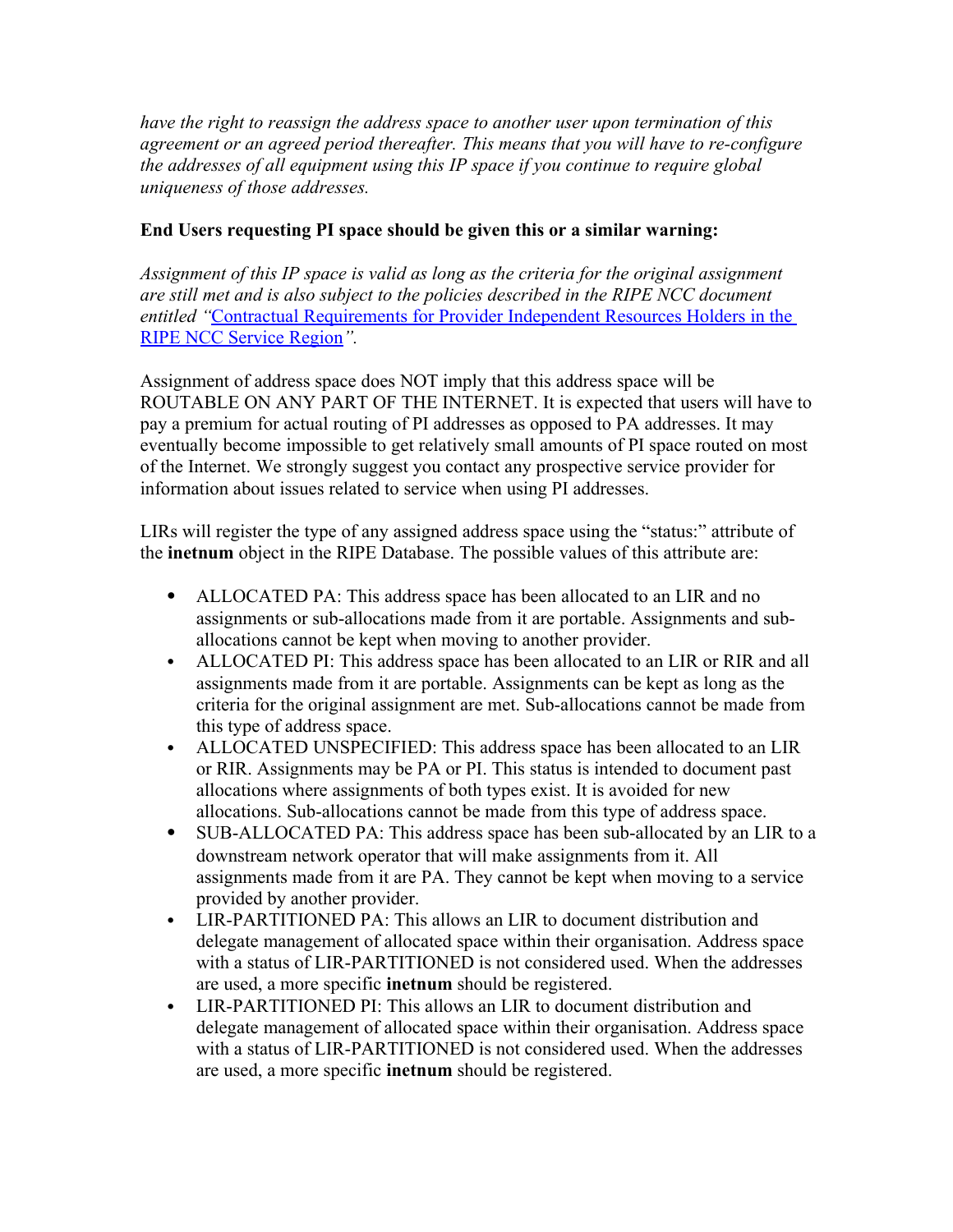- EARLY-REGISTRATION: This is used by the RIPE Database administration when transferring pre-RIR registrations from the ARIN Database. The value can be changed by database users (except for ALLOCATED PA). Only the RIPE Database administrators can create objects with this value.
- NOT-SET: This indicates that the registration was made before the "status:" attributes became mandatory for **inetnum** objects. The object has not been updated since then. New objects cannot be created with this value. The value can be changed by database users.
- ASSIGNED PA: This address space has been assigned to an End User for use with services provided by the issuing LIR. It cannot be kept when terminating services provided by the LIR.
- ASSIGNED PI: This address space has been assigned to an End User and can be kept as long as the criteria for the original assignment are met.
- ASSIGNED ANYCAST: This address space has been assigned for use in TLD anycast networks. It cannot be kept when no longer used for TLD anycast services.

The creation of an **inetnum** object with a status of "ASSIGNED PA" or "ASSIGNED PI" is only possible if there is no less specific or more specific **inetnum** object with an "ASSIGNED" status.

Address space without an explicit type in the "status:" attribute is assumed to be PI. LIRs must clearly mark all new assignments in the RIPE Database with either "PA" or "PI" as appropriate.

The RIPE NCC no longer allocates PI address space. Consequently, many LIRs do not have PI allocations from which to make PI assignments. If an LIR has an End User that requires PI address space they are able to support them by sending these requests to the RIPE NCC on behalf of the End User. This support includes helping End Users prepare a properly documented request. The RIPE NCC will make PI assignments when justified.

## <span id="page-14-0"></span>**10.0 Record Keeping**

All documentation related to an IP address request and sub-allocation or assignment must be maintained by the LIR for future reference. This data is needed for the evaluation of subsequent requests for the same organisation, for audits by the RIR, and for the resolution of any questions that may arise regarding assignments. The records must include:

- The original request
- All supporting documentation
- All related correspondence between the LIR and the End User
- The assignment decision, including the reasons behind any unusual decision
- The details of the person responsible for making the decision